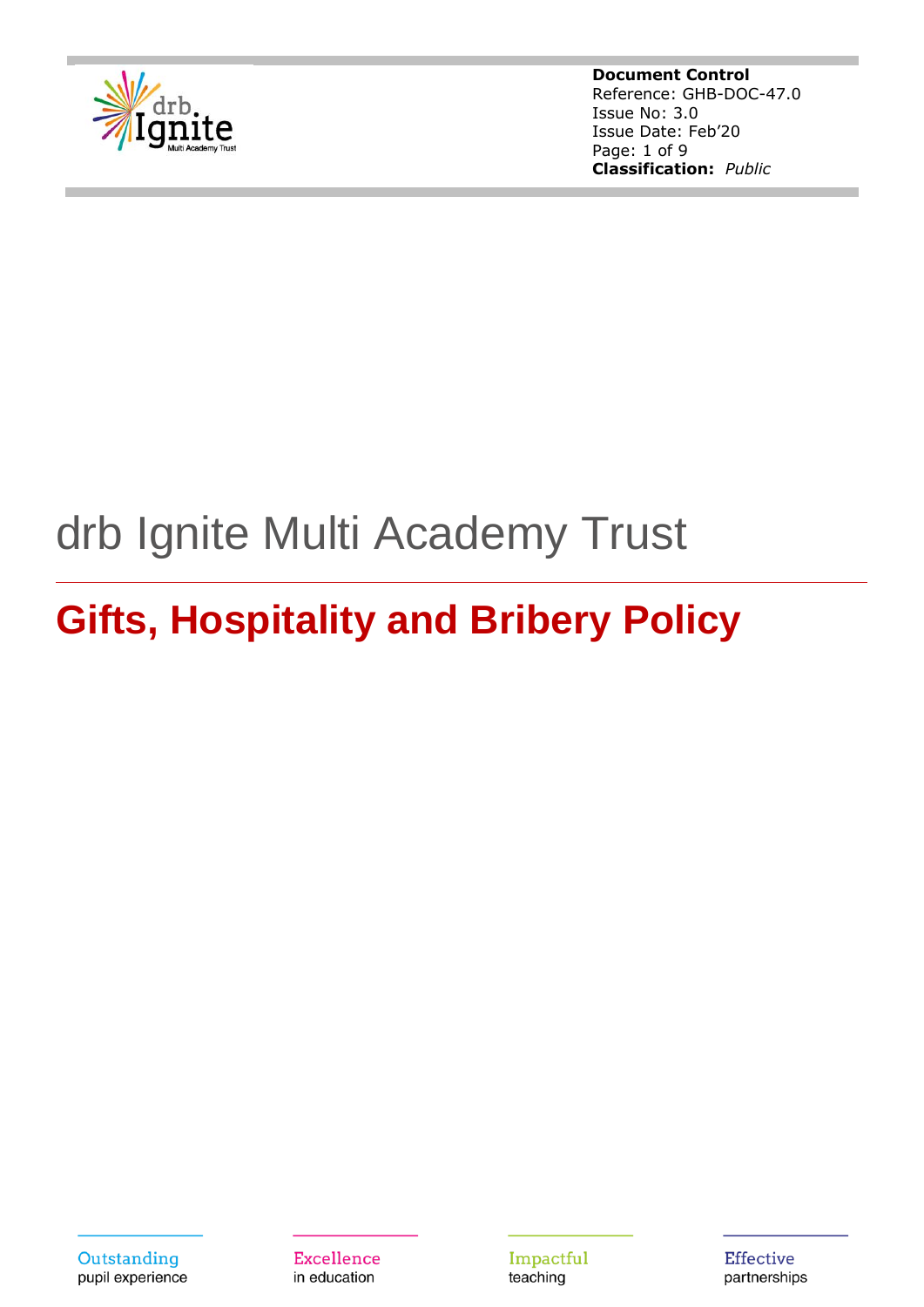

**Document Control** Reference: GHB-DOC-47.0 Issue No: 3.0 Issue Date: Feb'20 Page: 2 of 9 **Classification:** *Public*

# **drb Ignite Multi Academy Trust**

drb Ignite Multi Academy Trust has been established through a shared belief that lives can be transformed by what goes on in schools. We believe that the process of teaching and learning shapes futures. To this end our vision is to give every child learning experiences that excite them and give them the power to begin to shape their own lives.

# **Vision**

*all pupils achieve the highest standard of educational outcomes regardless of circumstances or background*

Impactful teaching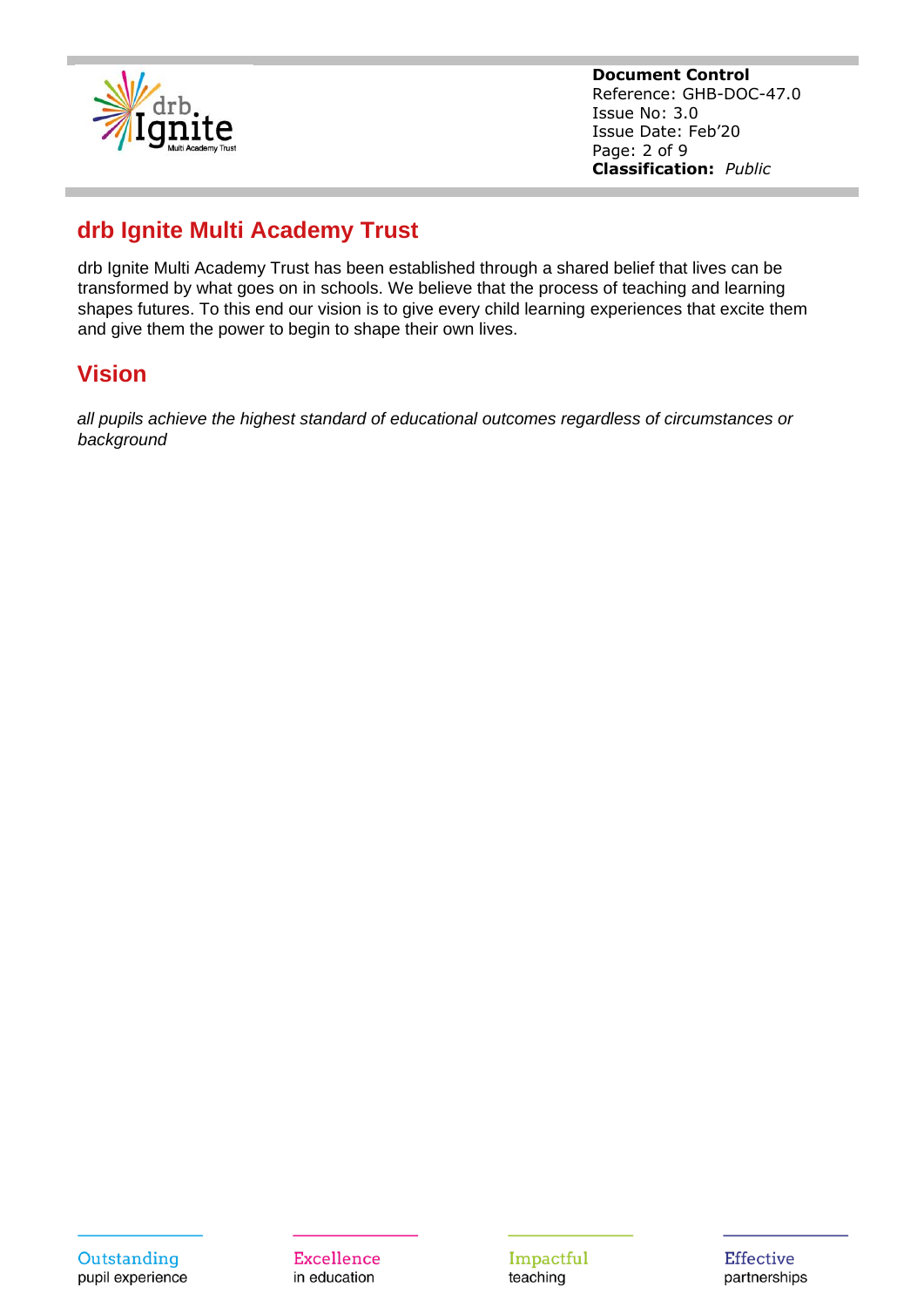

**Document Control** Reference: GHB-DOC-47.0 Issue No: 3.0 Issue Date: Feb'20 Page: 3 of 9 **Classification:** *Public*

# **1.Gifts and Hospitality**

#### **Purpose**

This Policy sets out the procedure Trust staff must follow when giving or receiving gifts and hospitality.

#### **Scope**

The Policy applies to all employees whether on substantive or fixed-term contracts and to associated persons such as consultants, agency staff, contractors and others employed under a contract of service as well as members and trustees.

# **Policy Statement**

All staff, members and trustees must declare all offers of gifts and hospitality, made to or by them, regardless of value. All such offers must be declared whether accepted or declined. Offers of gifts and hospitality may include items ranging from diaries, wall charts, and boxes of chocolates, to free international travel and accommodation.

Declarations must be recorded in the Trust's Gifts and Hospitality Register. The Register is maintained by the Trust's Office Manager and is a public document.

It is the responsibility of all staff and members/trustees to ensure that they are not placed in a position that risks, or appears to risk, compromising their public role and statutory duties.

Staff and members/trustees should not be seen to be securing valuable gifts and hospitality by virtue of their job or position. Gifts or hospitality should not be accepted or provided, if acceptance/provision gives the impression that staff and members/trustees have been influenced or are deemed to be influencing while acting in an official Trust capacity.

In exercising judgement as to whether to accept a gift or hospitality the following question should be asked:

*What would the general public perception be if the information was published given an individual's role and circumstances?*

# **Receiving gifts**

Staff and members/trustees may retain all gifts valued at £10.00 or under.

For gifts of minimal value the following options are suggested:

- share the gift with all staff
- raffle the gift for charity

Outstanding pupil experience Excellence in education

Impactful teaching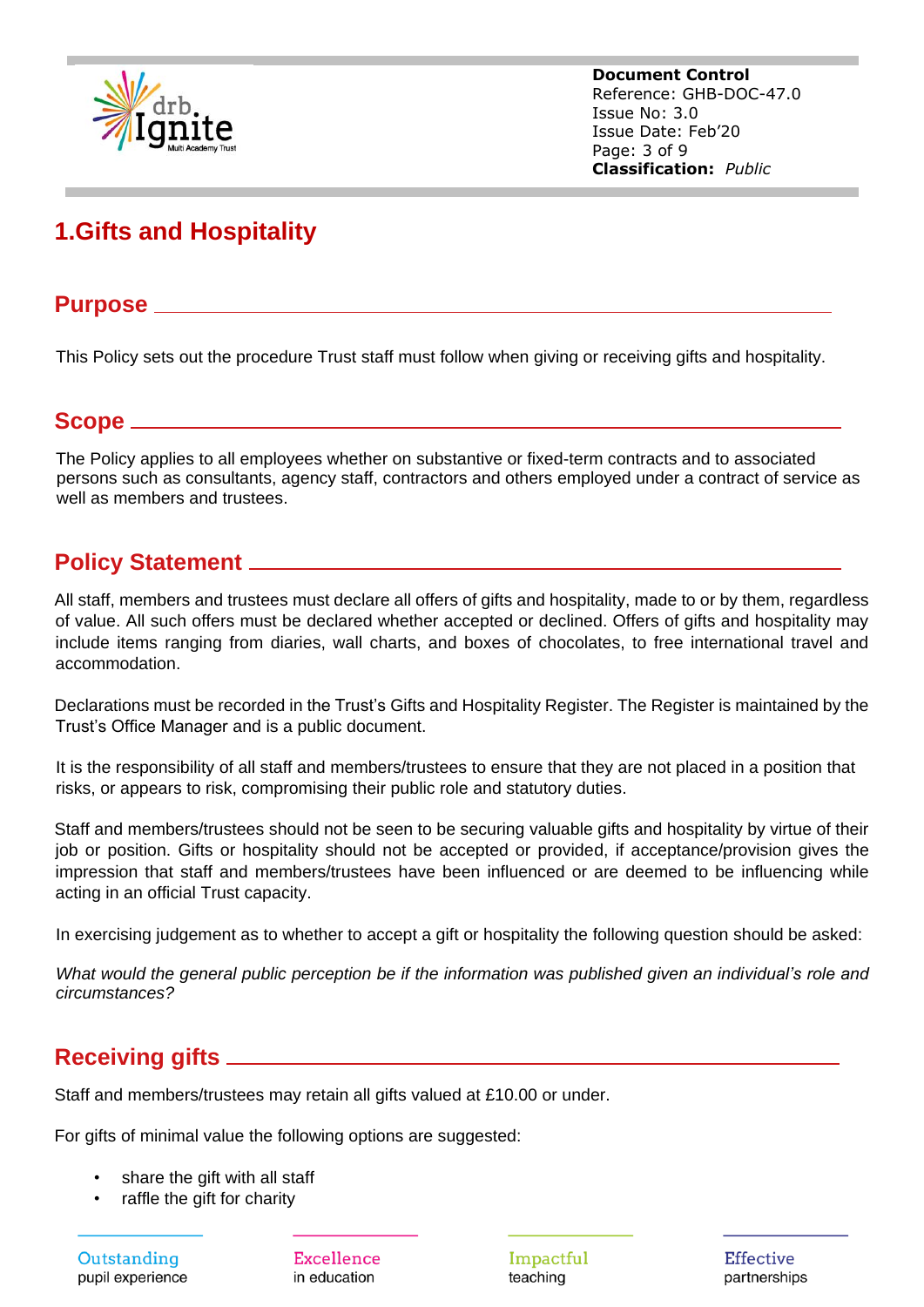

**Document Control** Reference: GHB-DOC-47.0 Issue No: 3.0 Issue Date: Feb'20 Page: 4 of 9 **Classification:** *Public*

- donate the gift to charity
- make a donation to charity and keep the gift.

## **Accepting offers of hospitality**

Hospitality offered should only be accepted where there is a direct link to working arrangements and a genuine business reason can be demonstrated. For example:

- attendance or speaking at a conference, which provides complimentary subsistence, travel and accommodation
- attending a free professional development or training course
- attending a professional reception to network.

It is recognised that, in the course of carrying out duties, individuals may, on occasion, need to ensure good relationships and build partnerships with existing and future stakeholders. This may involve, for example, the receipt of modest working lunches and dinners. These are acceptable where there is a genuine business reason.

Hospitality invitations to events which are purely social events should be considered very carefully before accepting. In such circumstances it may be much more difficult to substantiate a genuine business case.

Any such invitations should be recorded in the Trust's Register whether received or declined.

# **Gifts and hospitality offered by the Trust**

Trust staff must be mindful that the value of all gifts and hospitality offered by the Trust are sourced from public funding, and the expectation is that such funding will be used for legitimate purposes and demonstrate value for money.

In exceptional circumstances it may be appropriate for the Trust to provide a gift of up to £40.00 in value.

For example:

- providing a bouquet of flowers to a seriously ill employee, or to a longstanding employee who is retiring
- making a small contribution towards staff Christmas festivities.
- providing modest hospitality in the way of working lunches and/or dinners for staff and stakeholders subject to a genuine business reason.

#### **Declaration**

All staff/members/trustees should make a declaration as soon as possible after the offer or receipt of gifts or hospitality. All declarations should be passed to the Trust Office Manager to add to the Gifts and Hospitality Register.

Outstanding pupil experience **Excellence** in education

Impactful teaching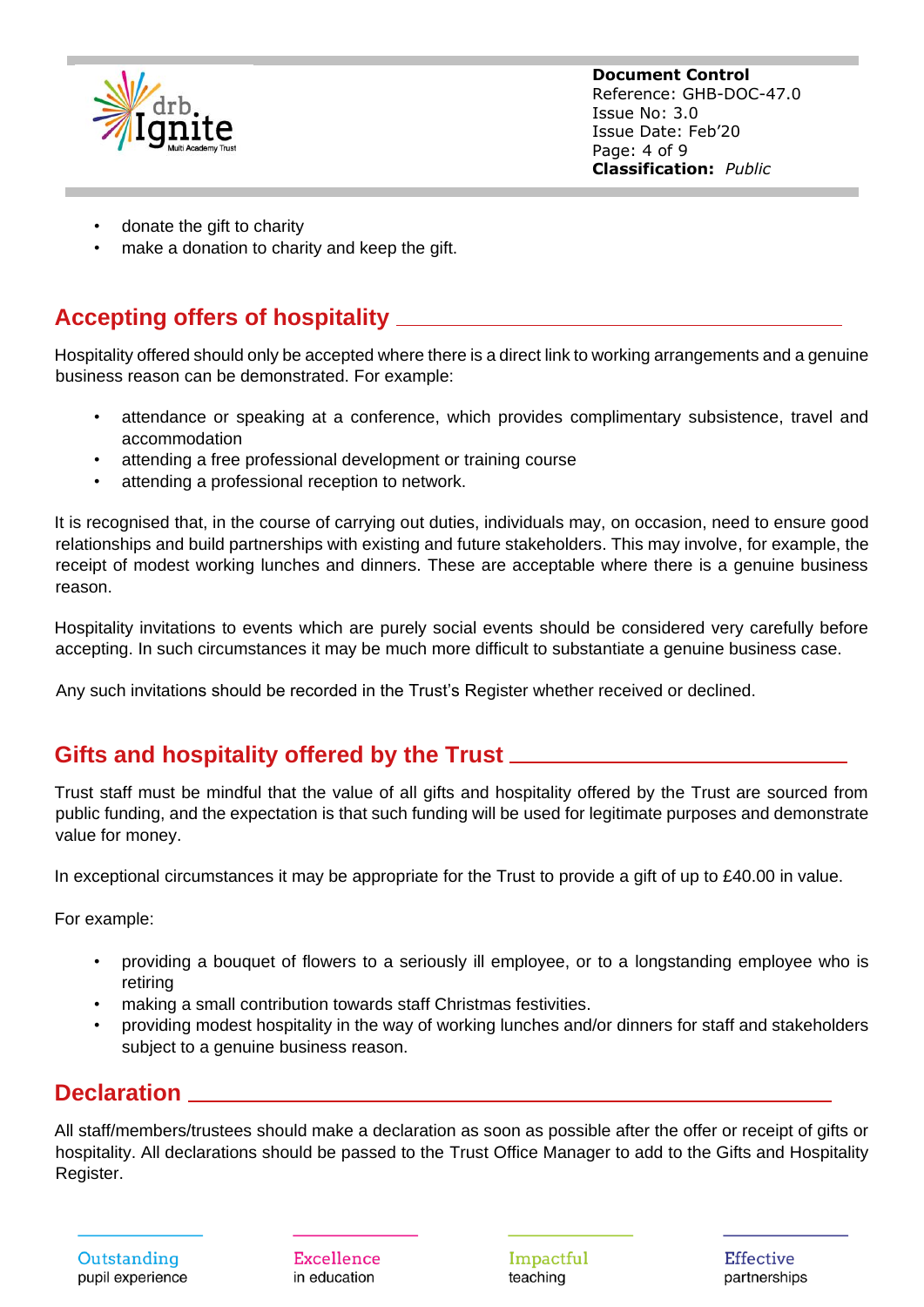

**Document Control** Reference: GHB-DOC-47.0 Issue No: 3.0 Issue Date: Feb'20 Page: 5 of 9 **Classification:** *Public*

The Register is reviewed annually and reported annually to the Trust Board. It is recommended that declarations are made by email with a copy retained for personal records.

All declarations should include the following information:

- date of offer of gift or hospitality or date of event where relevant
- name, job title and school of recipient/provider
- nature and purpose of gift or hospitality received or declined
- the name of any other organisation involved
- estimated value of gift.

Staff/members/trustees should consult the Trust Office Manager or Chief Finance Officer for any guidance required on this Policy. In general terms, if staff/members/trustees have any doubt about whether an item should or should not be declared they are advised to declare it.

#### **Monitoring**

The Register will be reviewed annually by the Trust Board.

Staff/members/trustees will be reminded periodically of their requirement to declare gifts and hospitality provided/accepted/declined in accordance with this Policy.

# **Policy breach**

Staff/members/trustees who fail to declare the acceptance/provision/decline of hospitality and gifts in accordance with this Policy may be subject to disciplinary action under Trust's Discipline Policy.

**Excellence** in education

Impactful teaching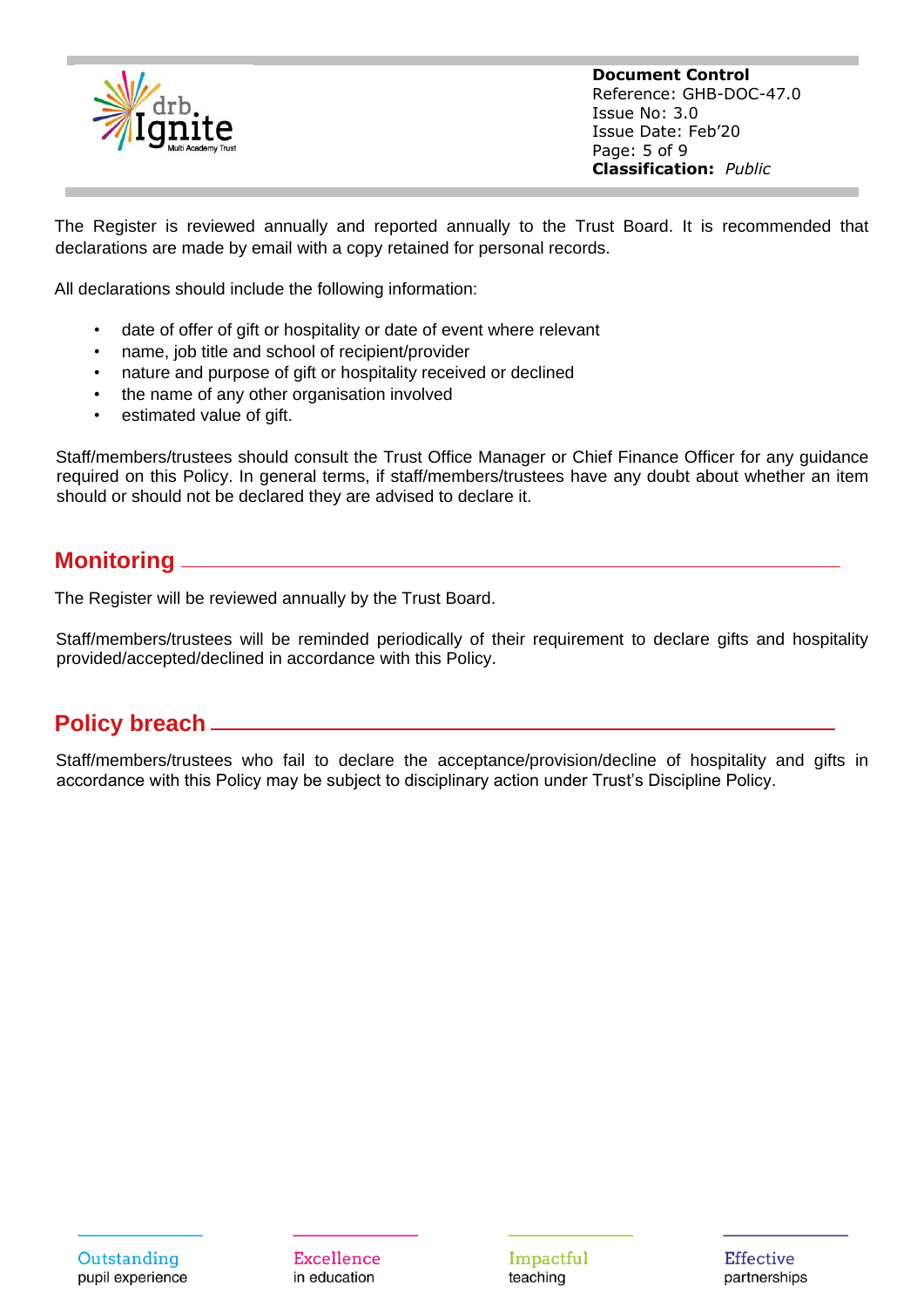

**Document Control** Reference: GHB-DOC-47.0 Issue No: 3.0 Issue Date: Feb'20 Page: 6 of 9 **Classification:** *Public*

# 2. **Anti-Bribery**

# **Definition of Bribery**

For the purposes of this Policy, bribery is considered to be an inducement or reward offered, promised or provided to gain personal, commercial, regulatory or contractual advantage. The Trust recognises that bribery is a serious criminal offence and does not and will not, pay bribes or offer improper inducement to anyone for any purpose. Equally the Trust does not and will not accept any bribes or improper inducements.

**Background** The Bribery Act became law on 1 July 2011. It is designed to address bribery and corruption in both public and private sectors and means that the Trust could be liable to serve penalties if it fails to implement adequate procedures to prevent bribes being paid or received on its behalf. There are four key offences which are considered under the Act:

- Bribing another person
- Taking a bribe
- Bribing a foreign public official
- Failing to prevent bribery

The Bribery Act applies to all staff in the Trust as the Trust may be found guilty of bribery even if only the individual offender knew of the bribery.

The Bribery Act introduces serious penalties such as unlimited fines for organisations and up to a maximum jail term of 10 years for any individuals involved.

Organisations have a defence against prosecution if they can demonstrate that they have *adequate procedures in place to prevent bribery.*

### **Policy aim**

The aim of the Policy is to provide a coherent and consistent approach to ensure Trust compliance with the Bribery Act. It will enable all employees, members, trustees and any person who performs services for and on behalf of the Trust and its schools to understand their responsibilities and allow them to take any necessary action, for example, reporting potential breaches of the Policy.

The Trust and its schools are committed to countering bribery and corruption in all forms and will not tolerate it in any of its activities.

Outstanding pupil experience **Excellence** in education

Impactful teaching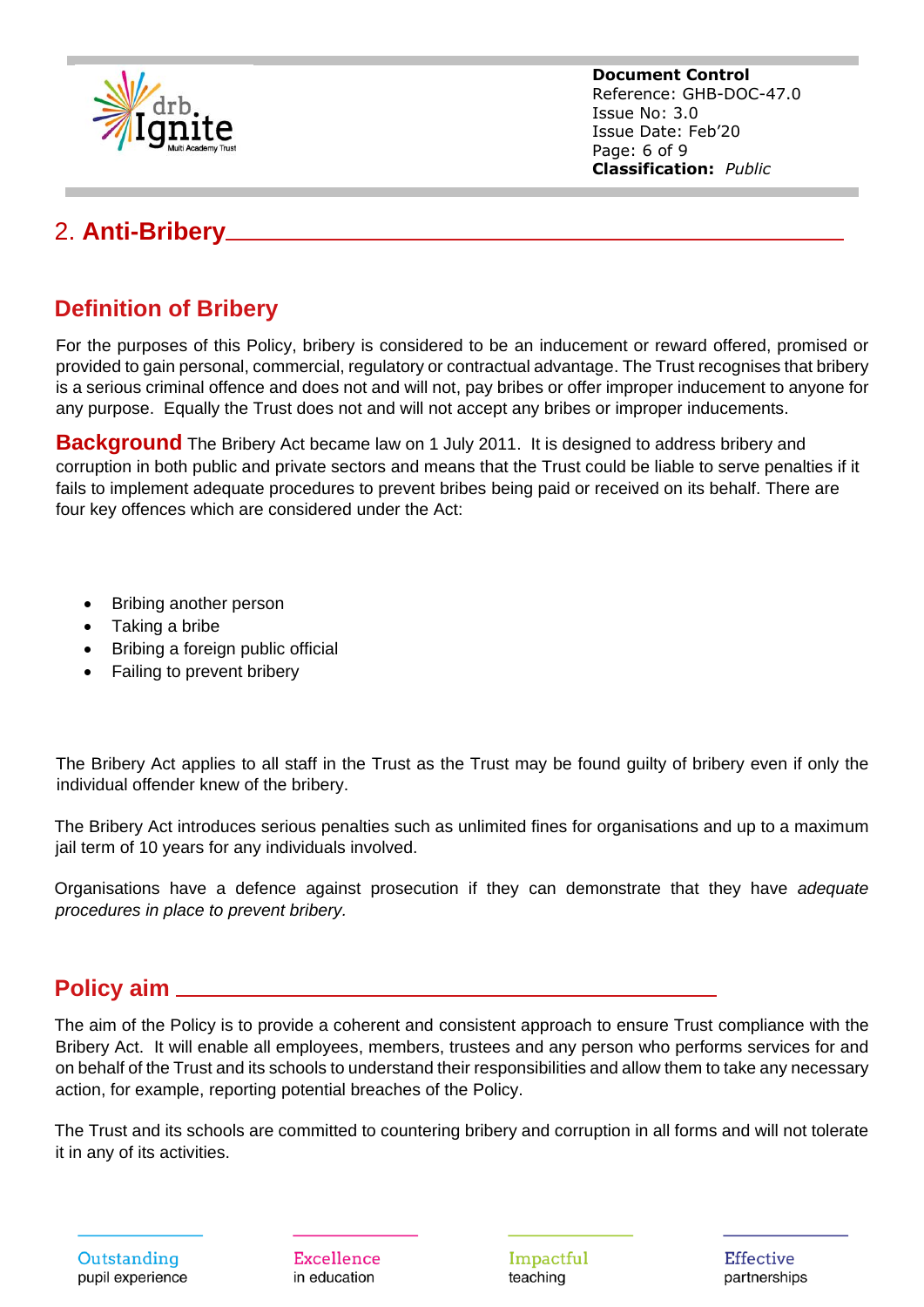

**Document Control** Reference: GHB-DOC-47.0 Issue No: 3.0 Issue Date: Feb'20 Page: 7 of 9 **Classification:** *Public*

# **Responsibilities**

All associated or acting for the Trust must:

- act honestly and with integrity at all times to safeguard the Trust's resources for which they are responsible.
- comply with the law
- adhere to this Policy.

### **In the Trust it is unacceptable to**

- give, promise to give, or offer payment, gifts or hospitality with the expectation or hope that a favourable advantage will be reached, or to reward a favourable advantage already given.
- give, promise to give, or offer payment, gifts or hospitality to a government official, agent or representative to facilitate or expedite a routine procedure.
- accept payment from a third party that is offered with the expectation that it will obtain a favourable advantage for them, whether known or suspected.
- accept a gift or hospitality from a third party if it is offered or provided with an expectation that a favourable advantage will be provided by the Trust/school in return, whether known or suspected.
- retaliate against or threaten a person who has refused to commit a bribery offence or who has raised concerns under this policy
- engage in any activity in breach of this Policy.

# **Bribery in relation to gifts and hospitality**

The giving or receipt of gifts or hospitality is not prohibited, (see Section 1 above), if the following requirements are met:

- it is not made with the intention of influencing a third party to obtain or retain business or a business advantage, or to reward the provision or retention of business advantage, or in explicit or implicit exchange for favours or benefits.
- it is given in the drb Ignite Trust name not in a personal name.
- it is appropriate in the circumstances.
- taking into account the reason for the gift, it is of an appropriate type and value and given at an appropriate time.
- it is given openly, not secretly.
- gifts should not be offered to, or accepted from, government officials or representatives without prior approval of the Trust.

**Excellence** in education

Impactful teaching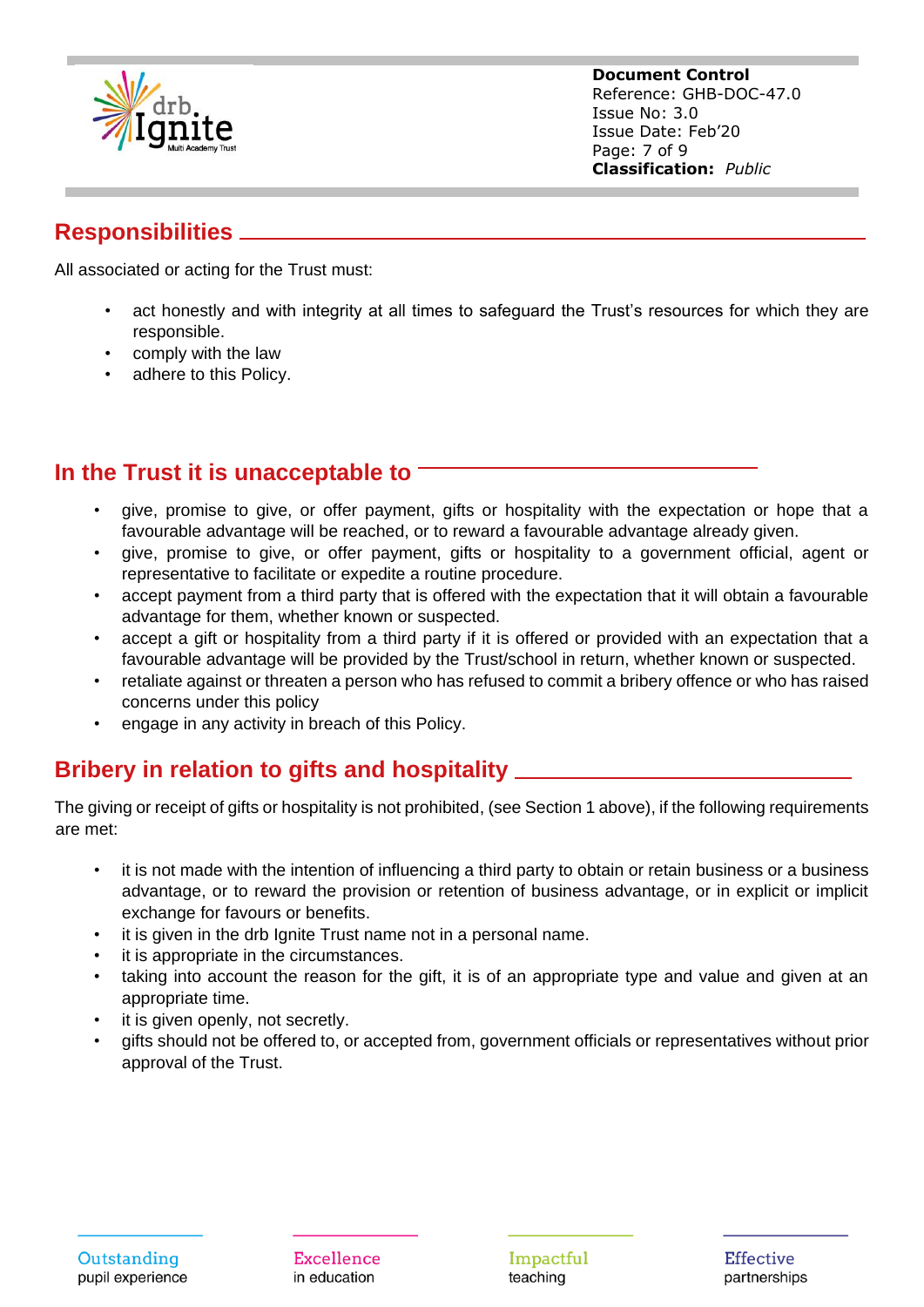

**Document Control** Reference: GHB-DOC-47.0 Issue No: 3.0 Issue Date: Feb'20 Page: 8 of 9 **Classification:** *Public*

#### **Adequate Procedures**

#### **Risk Assessment**

The Trust and its schools will continually assess the nature and extent of exposure to potential bribery from inside and outside. The Trust aims to know who it is doing business with and whether this has risk implications.

#### **High level of commitment**

The Trust is committed to preventing bribery. The Trust will maintain a clear statement that bribery is not acceptable. The Anti-bribery Policy will be clearly communicated to all members, trustees, staff and partners.

#### **Due diligence**

The Trust has due diligence procedures in place and is aware of who it does business with. The Trust is confident its business relationships are transparent and ethical.

#### **Clear, practical and accessible policies and procedures**

The Trust policies and procedures to prevent bribery being committed on its behalf will be reviewed regularly to ensure they are clear, practical, accessible and enforceable.

#### **Effective implementation**

That Anti-bribery Policy and procedures are embedded throughout the Trust and its schools. This means that anti-bribery statements are embedded in the recruitment, retention, and operational policies and in training programmes.

#### **Sanctions and Redress**

Members, trustees and staff who breach this Policy face the possibility of civil and criminal prosecution. They also face Trust disciplinary action, which could result in dismissal for gross misconduct.

#### **Monitoring and Review**

Representatives from the Trust's Risk and Audit Committee will monitor and review Policy implementation and compliance.

| <b>Monitoring and review</b> | <b>Risk and Audit Committee</b>    |
|------------------------------|------------------------------------|
| <b>Links</b>                 | <b>Staff Code of Conduct</b>       |
|                              | <b>Trustee Code of Conduct</b>     |
|                              | <b>Conflict of Interest Policy</b> |
|                              | <b>Anti-Fraud Policy</b>           |
|                              | <b>Disciplinary Policy</b>         |
| <b>Staff responsible</b>     | Headteachers                       |
|                              | CEO and CFO                        |
| <b>Committee responsible</b> | <b>Risk and Audit Committee</b>    |
| <b>Date reviewed</b>         | February 2020                      |

Outstanding pupil experience **Excellence** in education

Impactful teaching